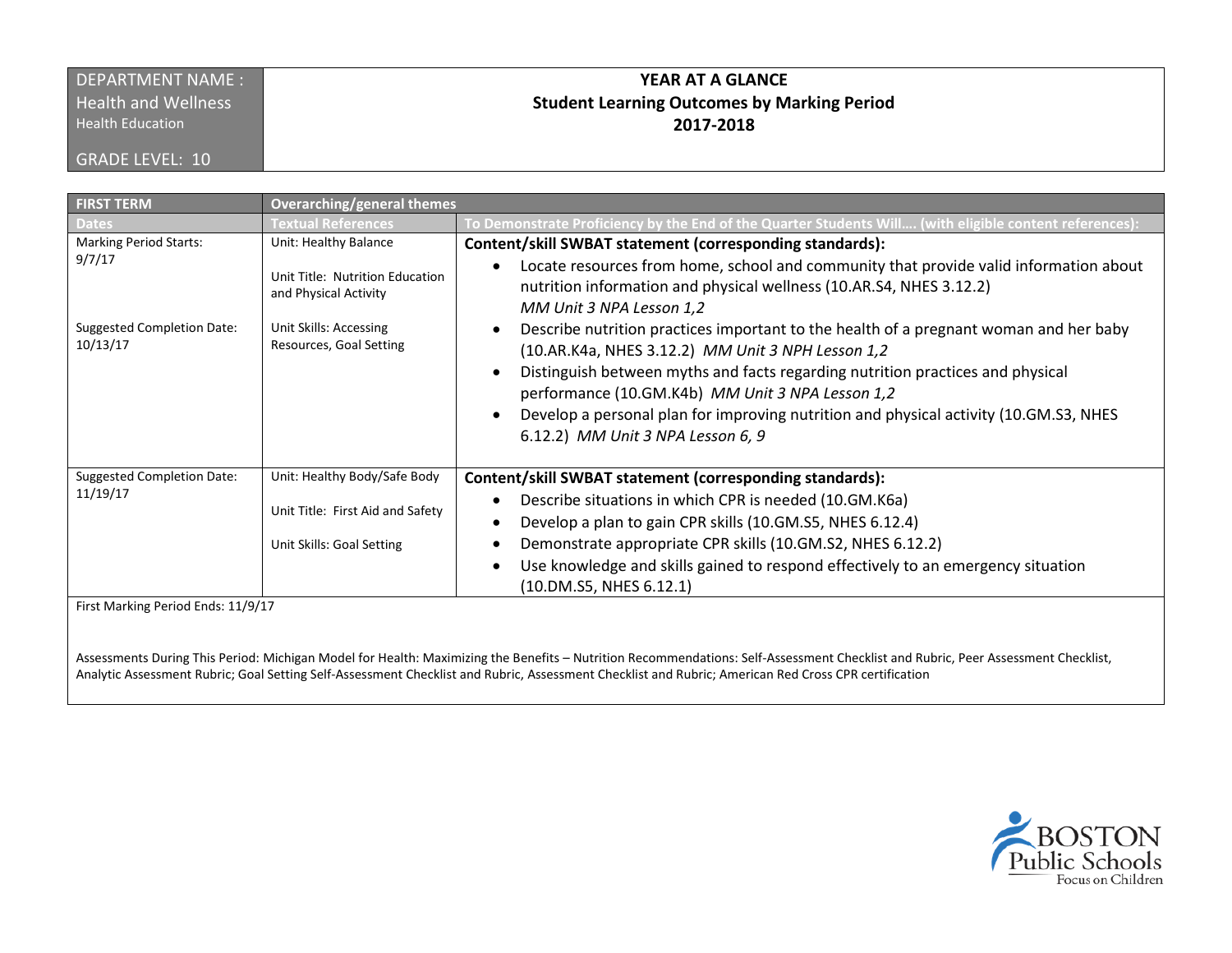| DEPARTMENT NAME:           | YEAR AT A GLANCE                                   |
|----------------------------|----------------------------------------------------|
| <b>Health and Wellness</b> | <b>Student Learning Outcomes by Marking Period</b> |
| <b>Health Education</b>    | 2017-2018                                          |
| <b>GRADE LEVEL: 10</b>     |                                                    |

| <b>SECOND TERM</b>                                                                 | <b>Overarching/general themes</b>                                                                                                              |                                                                                                                                                                                                                                                                                                                                                                                                                                                                                                                                                                                                                                                                                                                                                                                                                                                                                                                                                                                                                                                 |
|------------------------------------------------------------------------------------|------------------------------------------------------------------------------------------------------------------------------------------------|-------------------------------------------------------------------------------------------------------------------------------------------------------------------------------------------------------------------------------------------------------------------------------------------------------------------------------------------------------------------------------------------------------------------------------------------------------------------------------------------------------------------------------------------------------------------------------------------------------------------------------------------------------------------------------------------------------------------------------------------------------------------------------------------------------------------------------------------------------------------------------------------------------------------------------------------------------------------------------------------------------------------------------------------------|
|                                                                                    | <b>Textual References</b>                                                                                                                      | To Demonstrate Proficiency by the End of the Quarter Students Will (with eligible content references):                                                                                                                                                                                                                                                                                                                                                                                                                                                                                                                                                                                                                                                                                                                                                                                                                                                                                                                                          |
| <b>Marking Period Starts:</b><br>11/13/17<br>Suggested Completion Date:<br>1/26/18 | Unit: Healthy Body/Safe Body<br>Unit Title: Sexual Health<br>Education<br>Unit Skills: Analyzing<br>Influences, Interpersonal<br>Communication | Content/skill SWBAT statement (corresponding standards):<br>Analyze influence of friends, family, culture and media on the expression of gender and<br>identity (10.AI.K1a,b, NSES PD.12.INF.1) Get Real Lesson 2, 11<br>Compare the advantages and disadvantages of abstinence and other contraceptive<br>methods, including condoms (10.AI.K2b, NSES PR.12.CC.1) Get Real Lesson 3<br>Explain and give examples to show an understanding of the word consent (10.IC.K4b, NSES<br>HR.12.CC.3) Get Real Lesson 7<br>Demonstrate effective ways to communicate personal boundaries (10.IC.S2, NSES<br>HR.12.IC.2) Get Real Lesson 7<br>Analyze factors, including alcohol, that can affect the ability to give or perceive the giving<br>of consent (10.AI.K2, NSES HR.12.INF.2)<br>Describe ways to express affection within healthy relationships (10.IC.K2b, NSES<br>HR.12.CC.3) Get Real Lesson 7<br>Describe the benefits of communicating with trusted adults about sexual health issues<br>(10.IC.K4c, NSES PS.12.IC.1) Get Real Lesson 8 |
| Second Marking Period Ends: 1/26/18                                                |                                                                                                                                                |                                                                                                                                                                                                                                                                                                                                                                                                                                                                                                                                                                                                                                                                                                                                                                                                                                                                                                                                                                                                                                                 |
|                                                                                    | Assessments During This Period: Teacher Observation; Assessment Checklists and Rubrics                                                         |                                                                                                                                                                                                                                                                                                                                                                                                                                                                                                                                                                                                                                                                                                                                                                                                                                                                                                                                                                                                                                                 |

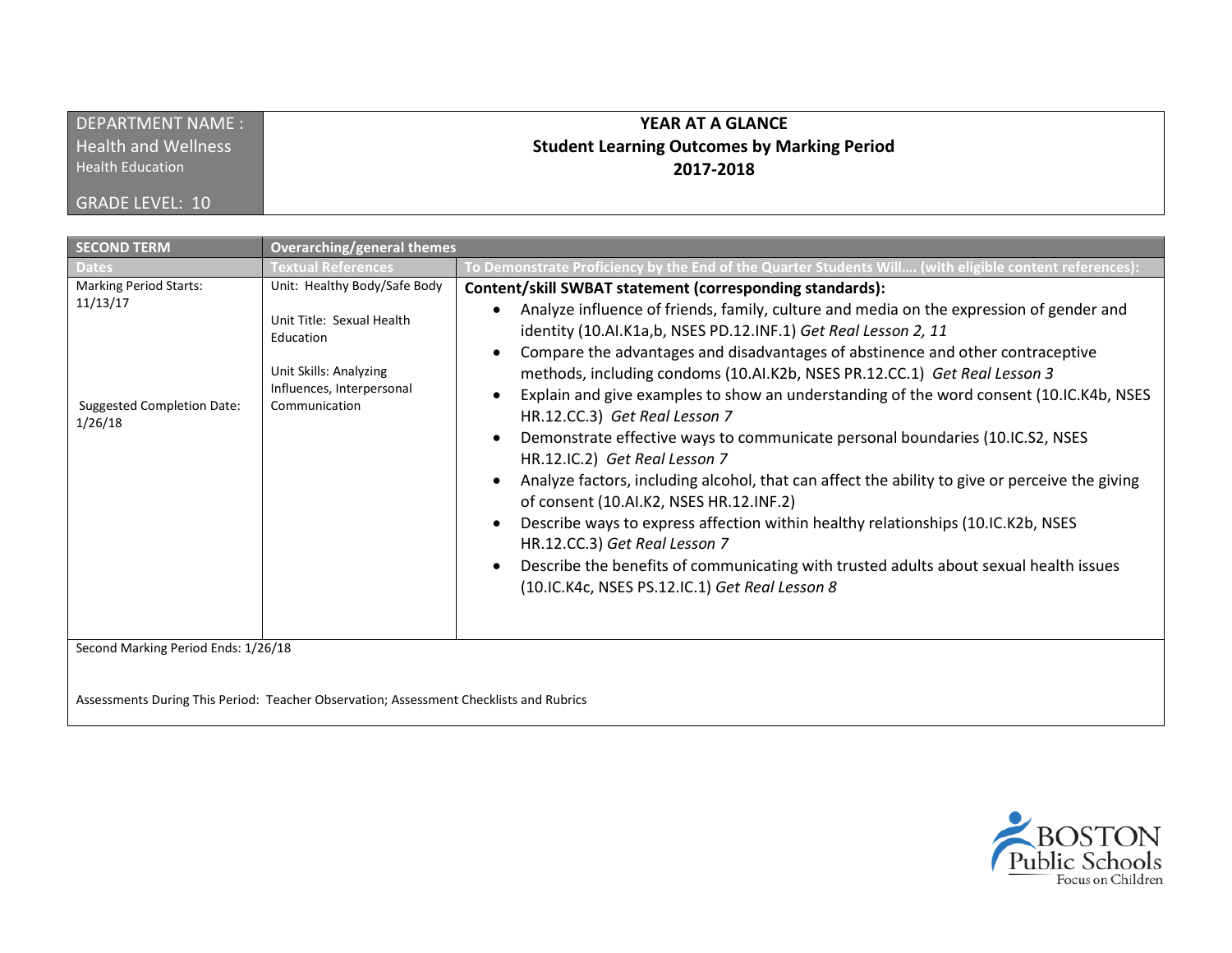| DEPARTMENT NAME:           | <b>YEAR AT A GLANCE</b>                            |
|----------------------------|----------------------------------------------------|
| <b>Health and Wellness</b> | <b>Student Learning Outcomes by Marking Period</b> |
| <b>Health Education</b>    | 2017-2018                                          |
| GRADE LEVEL: 10            |                                                    |

| <b>THIRD TERM</b>                                                                        | <b>Overarching/general themes</b>                                                                                         |                                                                                                                                                                                                                                                                                                                                                                                                                                                                                                                                                                                                                                                                                                             |
|------------------------------------------------------------------------------------------|---------------------------------------------------------------------------------------------------------------------------|-------------------------------------------------------------------------------------------------------------------------------------------------------------------------------------------------------------------------------------------------------------------------------------------------------------------------------------------------------------------------------------------------------------------------------------------------------------------------------------------------------------------------------------------------------------------------------------------------------------------------------------------------------------------------------------------------------------|
| <b>Dates</b>                                                                             | <b>Fextual References</b>                                                                                                 | To Demonstrate Proficiency by the End of the Quarter Students Will (with eligible content references):                                                                                                                                                                                                                                                                                                                                                                                                                                                                                                                                                                                                      |
| <b>Marking Period Starts:</b><br>1/29/18<br><b>Suggested Completion Date:</b><br>4/13/18 | Unit: Healthy Body/Safe Body<br>Unit Title: Sexual Health<br>Education (continued)<br>Unit Skills: Accessing<br>Resources | Content/skill SWBAT statement (corresponding standards):<br>Identify local resources where adolescents can access sexual health services (10.AR.S3,<br>NSES PR.12.AI.1) Get Real Lesson 8<br>Describe the signs of pregnancy (10.AR.K2a, NSES PR.12.CC.4) Get Real Lesson 9<br>Access medically-accurate information about pregnancy and pregnancy options<br>(10.AR.K2a, NSES PR.12.AI.3) Get Real Lesson 3, 8<br>Describe prenatal practices that contribute to a healthy pregnancy (10.AR.K2c, NSES<br>PR.12.CC.5)<br>Assess the skills and resources needed to become a parent (10.AR.K3a, 10.AR.K3c, NSES<br>PR.12.DM.2)<br>Identify qualities and traits of a healthy family (10.GM.K2a, NHES 6.12.1) |
| Third Marking Period Ends: 4/13/18                                                       | Assessments During This Period: Teacher Observation; Assessment Checklists and Rubrics                                    |                                                                                                                                                                                                                                                                                                                                                                                                                                                                                                                                                                                                                                                                                                             |